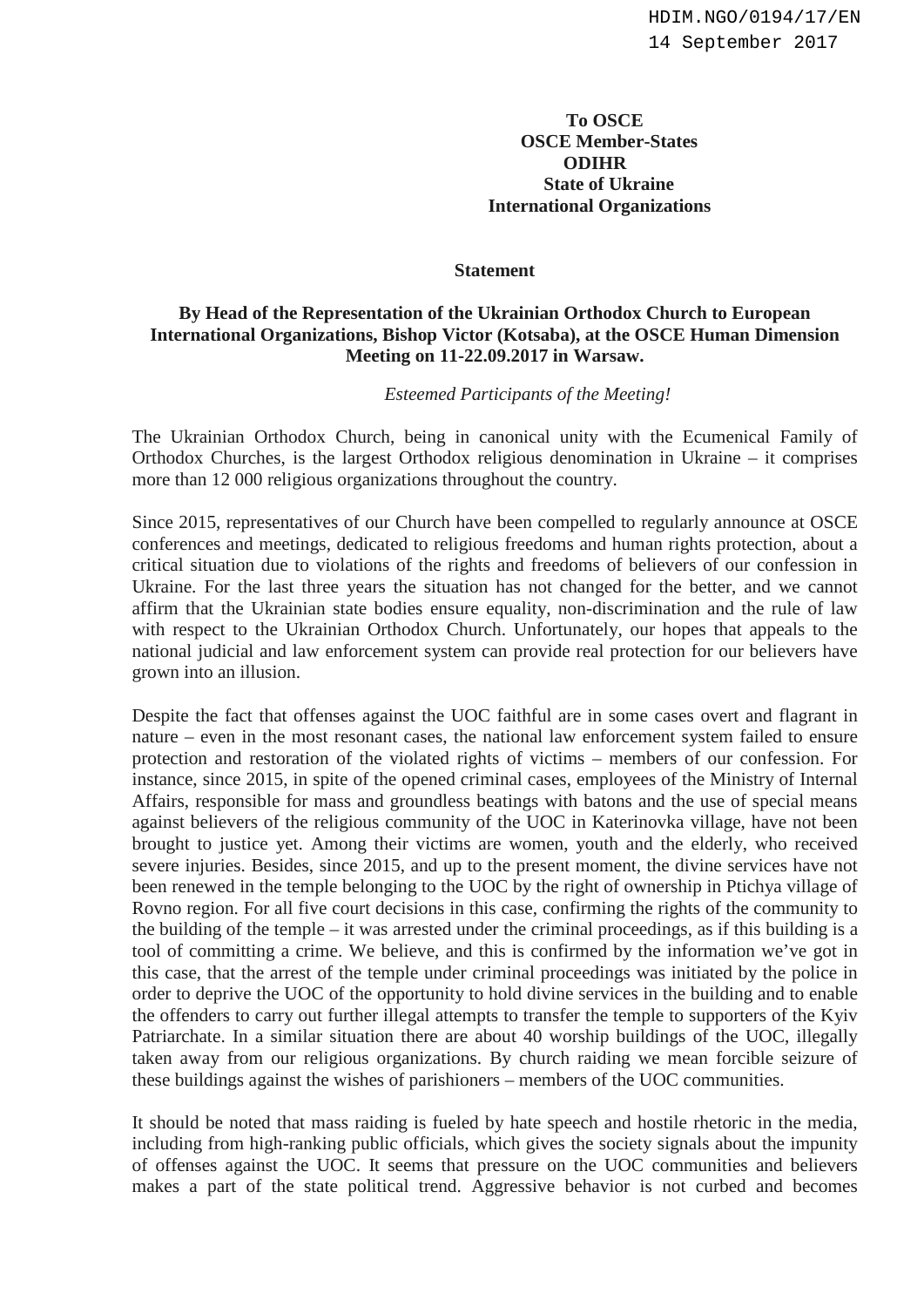common; for instance, there are cases when teachers called children "separatists" only because they are parishioners of the Ukrainian Orthodox Church.

It is obvious that such an attitude to the religious organizations and believers of the UOC influences decision-making by local self-governments and state bodies, which begin to fear internal corporate responsibility and punishment for making decisions in favor of the UOC. A case in point – the Ternopol Regional Council starting from 2009 and till the present moment has been refusing the Pochaev Holy Dormition Lavra in issuance of the permit to procure construction materials necessary for the restoration of religious buildings. Judicial decisions were made in favor of the Lavra, an enforcement proceeding has been opened, yet the necessary documents have not been issued. In 2017, at a meeting of the Pochaev City Council, deputy of Ternopol Regional Council V. Gabor arranged a brawl and tore up the minutes of the meeting of this state body in order to prevent the allocation of land to the monastery. The Pochaev City Council appealed to the police with a relevant statement and a criminal proceeding was started.

In addition to mass seizures of churches, arson, and threats toward believers of our denomination, bills Nos. 4128, 4511, 5309 have been submitted to the Parliament of Ukraine, which received a negative assessment by the international community, representatives of the Orthodox Churches, and were recommended for rejection by the Scientific and Expert Department of the Verkhovna Rada of Ukraine as inconsistent with the legislation of Ukraine and the norms of international law. Actually, in accordance with these draft laws, some politicians want to grant a special status to our confession, oblige it to change the name and sign special agreements with state bodies. The appointment of priests is also supposed to be coordinated with the relevant state structures. At the same time, this obligation is not established for other religions. It also suggests that the right to vote at meetings by members of our communities should be transferred to all residents of the village in which the community is registered. Such legislative norms are aimed at stepping up illegal seizures of our temples and increasing pressure on our faith. Despite the fact that on May 18, 2017, a many-thousand prayerful standing of believers against the adoption of these laws was held in Kiev near the walls of the Parliament, and the concern about the possibility of adopting these acts was raised at the World Council of Churches, by a number of Autocephalous Orthodox Churches (Russian, Polish, Serbian, Alexandrian, Bulgarian, Czech lands and Slovakia), other representatives of the family of World Orthodoxy, the State Secretariat of the Vatican – these bills are nevertheless submitted to the Ukrainian Parliament again. The evident unlawfulness of one of the bills (No. 4511) was recognized even by the President of Ukraine, who stated in his annual address to the Verkhovna Rada of Ukraine on September 7, 2017, that he would not sign a bill that foresees the approval of bishops and priests by state bodies. However, the remaining bills were not assessed by the President of Ukraine as unacceptable.

Against a backdrop of the preparation for the adoption of these bills, the position of the Ministry of Culture of Ukraine, which for more than two years has not registered changes in the statutes of religious centers – dioceses, monasteries of our Church, – appears as a coordinated state policy. In view of the non-registration of the statutes of our monasteries and dioceses, the Holy Synod of the UOC adopted a separate decision, and in 2016 the Kiev Metropolitanate of the Ukrainian Orthodox Church appealed to the court to recognize the actions of the Ministry of Culture of Ukraine as illegitimate. However, in violation of all reasonable terms of judicial proceedings, the court's decision has not yet been transferred to our disposal.

Particular attention should be paid to the creation of Local Orthodox Church in Ukraine. Obviously, the examination of this issue refers to the sphere of internal religious discretion and the freedom of faith of Orthodox believers. Consequently, it is unacceptable for the state to intervene in this sphere, let alone initiate or artificially accelerate these processes. The canonical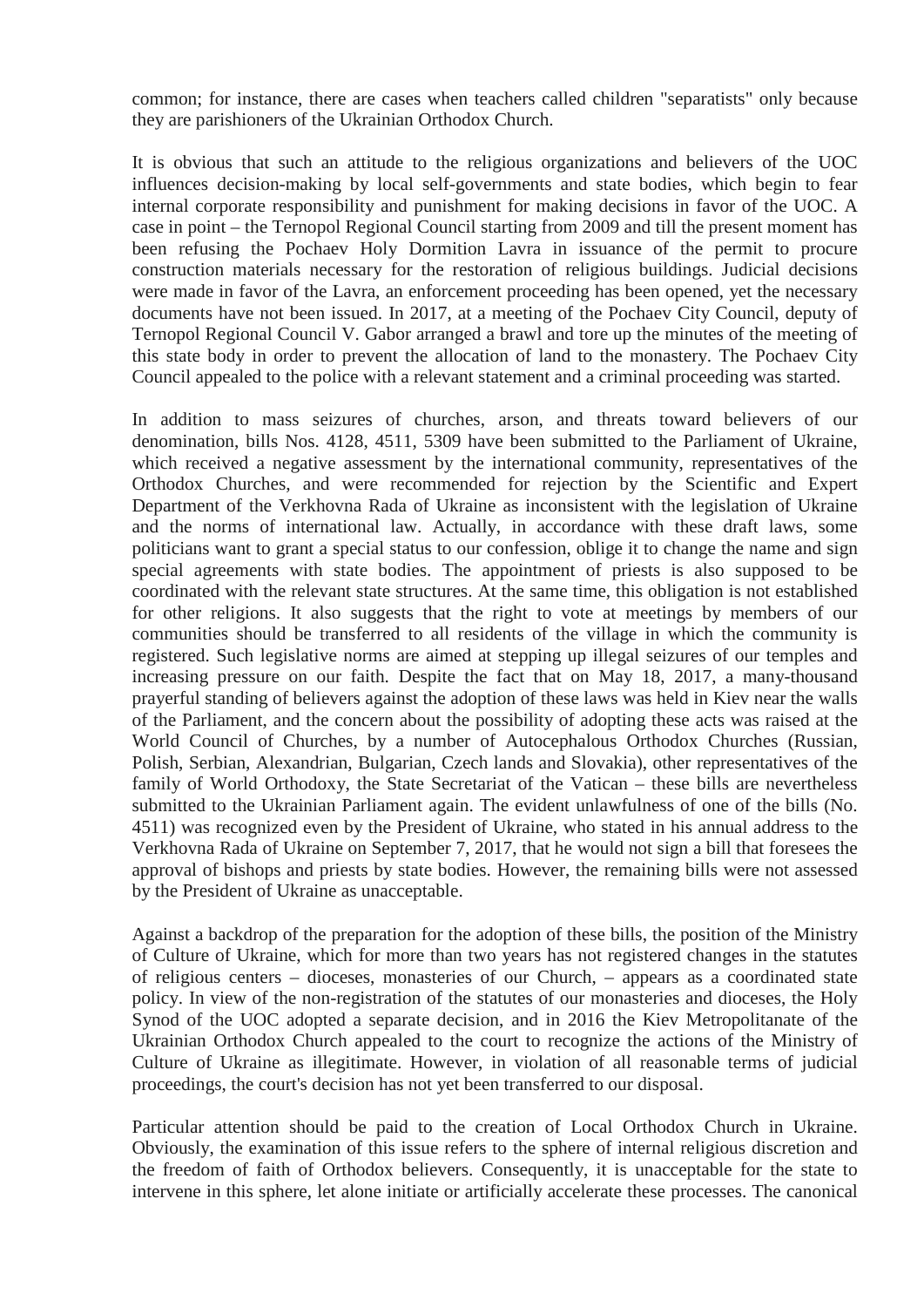recognition is of exceptional value for the faithful of Ukraine; therefore, politicization of the issue of establishing the Local Church in Ukraine is out of place. In this regard, the adoption by the Verkhovna Rada of Ukraine of addresses to the Patriarch of Constantinople and meetings of state politicians on the creation of Local Church seems to us an unreasonable interference of the state in the internal affairs of Orthodox believers and the canonical foundations of the Orthodox Church.

Representatives of the Ukrainian Orthodox Church continually inform the OSCE about the current situation. Violations of the rights of the UOC believers has become such an obvious fact that the mission staff has kept monitoring conflicts since 2015, meeting with representatives of our communities and authorities, as well as members of the organizations engaged in raiding. This problem is evidenced by the Report on the situation of the UOC in Ukraine of the Office of the United Nations High Commissioner for Human Rights  $(p.119-120)^1$  $(p.119-120)^1$  $(p.119-120)^1$ , the US State Department on Religious Freedom in the World for  $2015^2$  $2015^2$ , as well as Ukrainian human rights organizations<sup>[3](#page-2-2)</sup>.

These days, attempts are carried on to take away the temple from the believers in Kolomyia, Ivano-Frankovsk region. In this conflict, the priests of the Ukrainian Greek Catholic Church, with the support of the "Black Hundred" soldiers, undertook to grab the Annunciation Cathedral, which is in the legal use of the religious community of the Ukrainian Orthodox Church. Afterwards the temple was illegally closed and sealed, and hostile rhetoric was unleashed against the believers of the UOC religious community because of their religious affiliation. The state authorities, instead of bringing the offenders to justice, initiated an inspection on the observance by the community of legislation and organized public hearings, which put pressure on the believers.

On September 7, 2017, in Nikolaev, on the construction site near the recreation center "Korabelny" – the offenders, in the presence of police officers, destroyed the foundation of the church under construction and beat believers in order to impede the exercise of their legal rights. A few weeks before these events, wooden components of the future church had been burnt. Despite the fact that these events lasted for a long time, the police failed to prevent crimes. The incitement of religious intolerance, as well as further disregard for violations of the right to freedom of faith and religious activity of the Ukrainian Orthodox Church, in the absence of proper investigation and public condemnation of infringements of the believers' rights in our Church, will inevitably lead to the weakening of the rule of law and legal order in Ukraine.

We draw the attention of representatives of the OSCE, the state of Ukraine, diplomatic representatives of the states participating in this meeting, that international law and the positions of authoritative international organizations confirm the inadmissibility of such behavior on the part of state bodies. Thus, the Report of the Special Rapporteur on Freedom of Religion or Belief of the United Nations for 2014 states: "Violations of human rights can be the case not only on the part of states, quite often they are committed by non-state actors. Nevertheless, **the responsibility for such acts is borne by the state**, since they can testify to shortcomings in the human rights protection system. The first step to be made by defending against violence in the name of religion is the **immediate and unconditional condemnation by all high-ranking representatives of the state of all such acts, wherever they occur**. State agents must play a leading role in eliminating violence, expressing sympathy for the victims and providing support

<span id="page-2-0"></span> $\frac{1}{1}$ http://www.ohchr.org/Documents/Countries/UA/Ukraine\_13th\_HRMMU\_Report\_3March2016\_ru.pdf 2 [state.gov/j/drl/rls/irf/religiousfreedom/index.htm?dynamic\\_load\\_id=256253&year=2015#wrapper](https://www.state.gov/j/drl/rls/irf/religiousfreedom/index.htm?dynamic_load_id=256253&year=2015#wrap)

<span id="page-2-2"></span><span id="page-2-1"></span><sup>&</sup>lt;sup>3</sup>The Report on violations of the rights and freedoms of religious organisations: Facts, Evidence and Claims Regarding Violations of the Rights of Believers and Religious Organizations of the Ukrainian Orthodox Church in 2014-2016[: www.protiktor.com/english](http://www.protiktor.com/english)